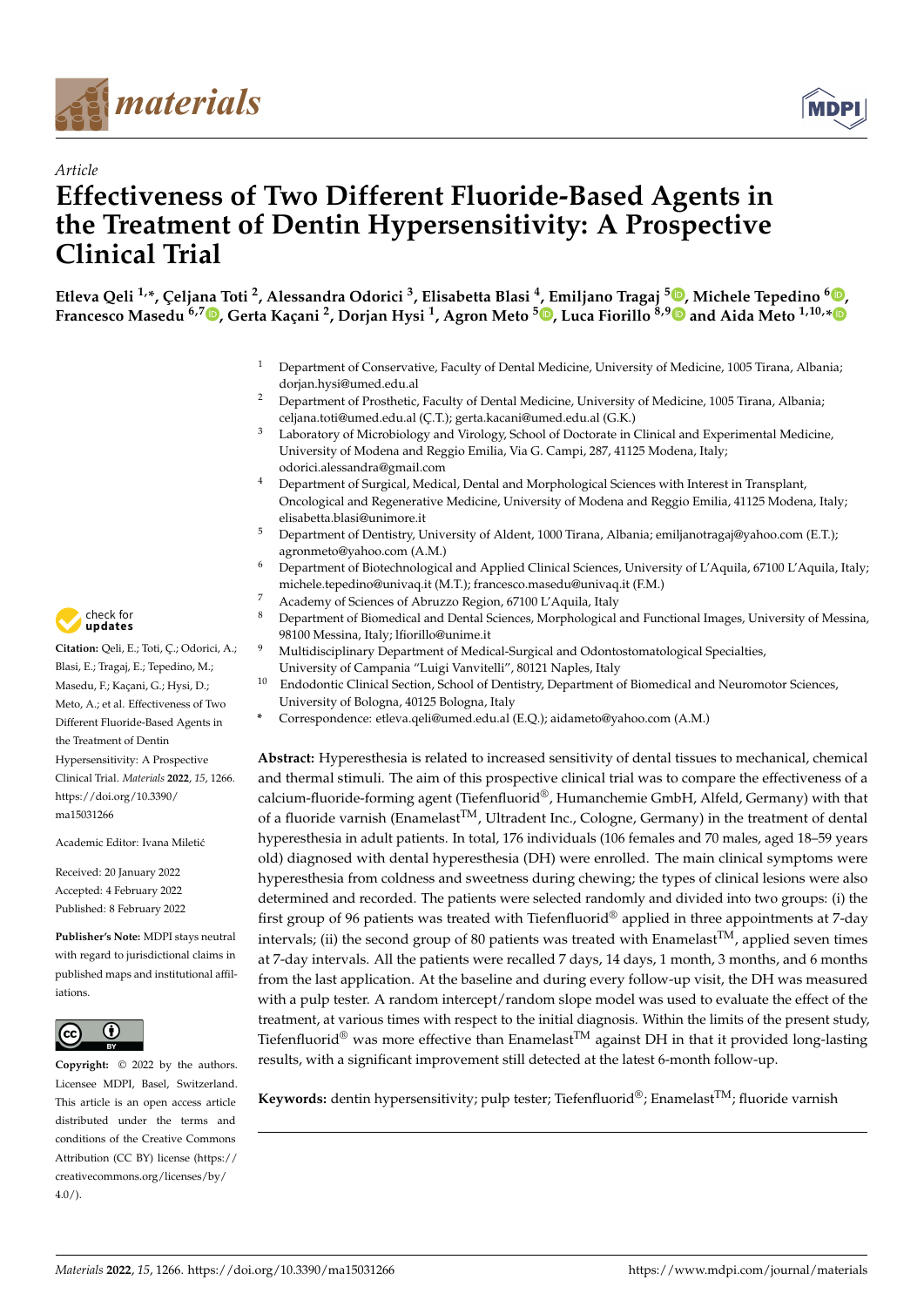### **1. Introduction**

Dentine hypersensitivity (DH) is a clinical condition that significantly interferes with patients' quality of life (particularly when talking, drinking, eating, and brushing teeth) and may provide unpleasant sensations [\[1\]](#page-7-0). Indeed, DH is characterized by short, sharp pain arising from exposed dentinal tubules in response to stimuli, typically thermal, that cannot be ascribed to any other form of dental defect or disease [\[2,](#page-7-1)[3\]](#page-7-2). This process occurs when the dentin is exposed in the oral cavity and the dentinal tubules are open. Dentin exposure in the oral cavity occurs due to loss of enamel on the tooth crown and gum recession (loss of cementum after root exposure in oral cavity) [\[4](#page-7-3)[,5\]](#page-7-4).

Enamel can be lost as a result of friction (aggressive or incorrect brushing technique), biocorrosion (exogenous and endogenous acids), and tooth grinding caused by parafunctional behaviors and stress. Loss of enamel is present in non-carious lesions due to abfraction, erosion, abrasion, and attrition. Pain from coldness, sourness, sweetness, hotness, and airflow are the chief complaints of patients diagnosed with non-carious lesions [\[5–](#page-7-4)[7\]](#page-7-5). Gum recession may occur as a result of periodontal diseases, prominent roots, habits that lacerate the gingiva, inappropriate use of dental floss, use of toothpicks, inadequate preparation for crowns, or aggressive and incorrect tooth brushing. Operationally, erosion is considered as the progressive loss of hard dental tissues, due to chemical processes that do not involve bacterial infiltration [\[8\]](#page-7-6). As the lesion progresses, the tooth walls form a "V" shape, known as a cuneiform defect [\[9\]](#page-7-7). The pathological abrasion, which causes excessive loss of the hard dental substance, can lead to the total removal of the anatomical crown [\[9\]](#page-7-7). Lastly, gingival recession is the apical migration of the gingival margin to the cemento-enamel junction; it rarely causes tooth loss, but it may be related to thermal and tactile sensitivity, aesthetic complaints, and a tendency toward root caries [\[10\]](#page-8-0).

Other causes of hypersensitivity include dental treatments such as cavity preparation and tooth bleaching [\[11\]](#page-8-1). The prevalence of DH is about 40% in the adult population in many countries [\[12–](#page-8-2)[14\]](#page-8-3). Furthermore, more than 70% of patients with periodontal disease have experienced DH [\[14,](#page-8-3)[15\]](#page-8-4). According to various studies [\[16–](#page-8-5)[21\]](#page-8-6), DH usually occurs in patients within the age range of 30 to 40 and is more prevalent in females than males. Furthermore, DH occurs more often in the canines and premolars than other teeth [\[17,](#page-8-7)[19–](#page-8-8)[21\]](#page-8-6). The buccal surfaces are mostly affected. According to the widely accepted hydrodynamic theory proposed by Brannström, M., et al. [\[22\]](#page-8-9), DH occurs as a result of the dentinal fluid movement inside the dentinal tubules, due to thermal, chemical, or osmotic stimuli reaching the exposed dentin [\[22\]](#page-8-9). In turn, this movement stimulates baroreceptors. On these bases and in accordance with Drisko, C.H. [\[23\]](#page-8-10), a list of preventive measures is recommended by dentists for DH patients, such as dietary changes (decreasing the intake of acid-containing foods), nonaggressive and correct tooth brushing techniques, no excessive flossing, no use of toothpicks, no medium- or hard-bristle toothbrushes, no brushing teeth immediately after intaking acidic foods, and use of desensitizing toothpaste. Drisko, C.H. [\[23\]](#page-8-10) also recommended dental professionals to avoid over-instrumenting the root surfaces during scaling and root planning, to avoid over-polishing the exposed dentin during stain removal, to ensure correct biological width during restoration placement, and to isolate the gingiva during in-office bleaching to avoid burning.

Many professional products (oxalates, resin-based materials, sodium fluoride varnish, silver fluoride solution, glutaraldehyde, arginine-CaCO $_3$ , and fluoride varnish) have been used to occlude and seal the exposed dentinal tubules [\[24–](#page-8-11)[27\]](#page-8-12). In addition to these, bioactive glasses, such as sodium, calcium phosphosilicate, or calcium phosphate, are used to favor the formation of apatite hydroxycarbonate on the dentin surface, thus occluding the dentinal tubules [\[28\]](#page-8-13). In particular, years ago, a crystallized bioactive glass ceramic, named Biosilicate<sup>®</sup>, was released and proposed as an alternative treatment for DH [\[29,](#page-8-14)[30\]](#page-8-15). In contact with the dentinal tubules, its particles allow dentinal occlusion by hydroxyapatite, thus providing a strong bond [\[29](#page-8-14)[,30\]](#page-8-15). Even fluoride solutions may be relevant against DH, both when used at low concentration in toothpastes and mouthwashes for daily care and when applied at high concentrations by professional personnel, such as fluoride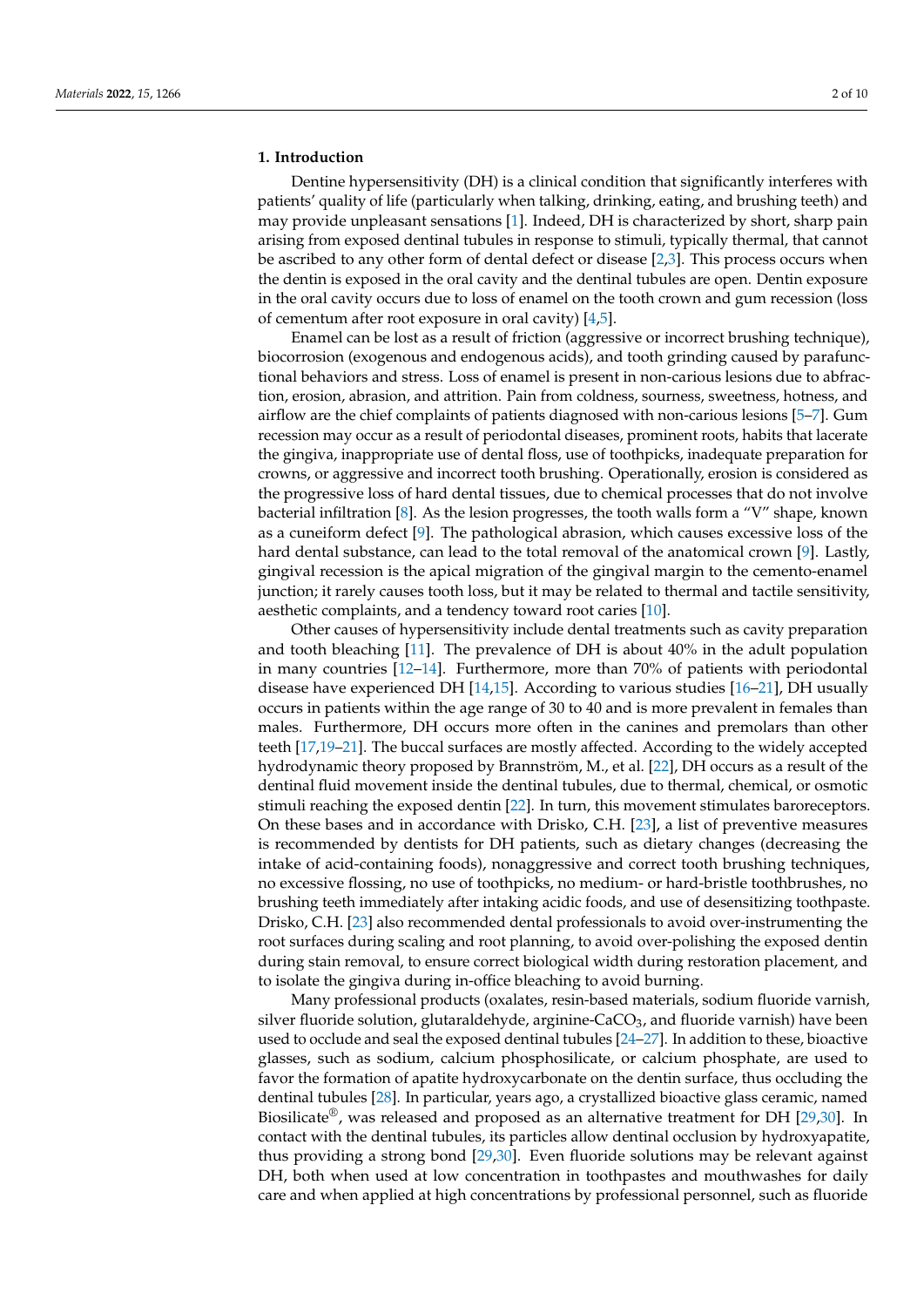gels and/or fluoride varnishes [\[31\]](#page-8-16). Moreover, fluoride varnishes have the advantage of requiring simple application and having prolonged contact with the demineralized surface of the enamel [\[32\]](#page-8-17). The main objective of topical fluoride agents (solutions, gels, varnishes) is the deposition of a physical barrier on the surface of the dentin, as calcium fluoride precipitates on the enamel or inside the dentin tubules [\[33](#page-8-18)[–35\]](#page-8-19). Eventually, such a precipitate may become the source of fluoride that in turn will allow the formation of fluorapatite [\[33\]](#page-8-18). On these bases, a calcium-fluoride-forming agent (Tiefenfluorid<sup>®</sup>, Humanchemie GmbH, Alfeld, Germany) has been proposed for the treatment of DH [\[36\]](#page-8-20). Initially developed by Prof. Adolph Knappwost, Universities of Hamburg and Tübingen, Germany, Tiefenfluorid<sup>®</sup> has been used also for caries prophylaxis or remineralization of fissures [\[36\]](#page-8-20). To date, few studies are available on its clinical efficacy.

The aim of this prospective clinical trial was to evaluate the effectiveness of the calciumfluoride-forming agent (Tiefenfluorid®, Humanchemie GmbH, Alfeld, Germany) with respect to a fluoride varnish (Enamelast<sup>TM</sup>, Ultradent Inc., Cologne, Germany) in reducing the DH in adult patients with non-carious lesions. The null hypothesis was that there would be no effect of treatment, timing, and diagnosis of the defects on DH measurements.

### **2. Materials and Methods**

# *2.1. Study Design*

The protocol of the present study was approved by the Local Ethics Committee (Protocol No. 480/2020). Sample size estimation (G\*Power version 3.1.9.2, Franz Faul, Universität Kiel, Kiel, Germany) for a random intercept model with three predictors, considering a medium effect size (0.15 according to Cohen), revealed that at least 120 subjects would be needed to achieve 95% power and 5% type I error.

According to the study design, we compared two groups of patients treated with the two fluoride-based agents, Tiefenfluorid<sup>®</sup> and Enamelast<sup>TM</sup>, for 6 months. The latter was considered the control group, as we considered it unethical to leave DH patients without treatment for such a long time.

### *2.2. Patient Selection*

A total of 176 patients, 106 females (F) and 70 males (M) (aged 18–59 years old), diagnosed with DH, were treated. The patients were selected in chronological order and evaluated on the basis of their complaints, such as sensitivity to coldness, to foods and drinks with acidic pH, to sweets, and during teeth brushing. They gave their written consent after being informed at the beginning of the procedures.

## *2.3. Criteria of Inclusion and Exclusion*

No age restriction criteria were set in the enrollment. The inclusion criteria were presence of hard tissue erosion, cuneiform defect, pathological abrasion, or gingival recession. The exclusion criteria considered were dental caries, pulp and periodontal pathologies, post-restorative sensitivity, defective fillings, neuropathies, fractures and cracks of the teeth, and patients with a pacemaker.

### *2.4. Diagnosis of DH*

The diagnosis of DH was established taking into consideration the subjective examination (time, duration, intensity, and frequency), the clinical examination (tactile and periodontal control), and the radiological examination (pulp and periodontal diseases). Then, the measurement of sensitivity was recorded using a pulp tester and expressed as  $\mu A$ (NSKR HPS, Fencia, Saint-Denis, Réunion, France), in line with other studies [\[37\]](#page-8-21). Such an electrodiagnostic reading provides information on the condition, integrity, and functionality of the entire neurovascular bundle, as well as on the sensitivity of the neural apparatus of the pulp. Using this approach, the electro-sensitivity of the pulp can be measured.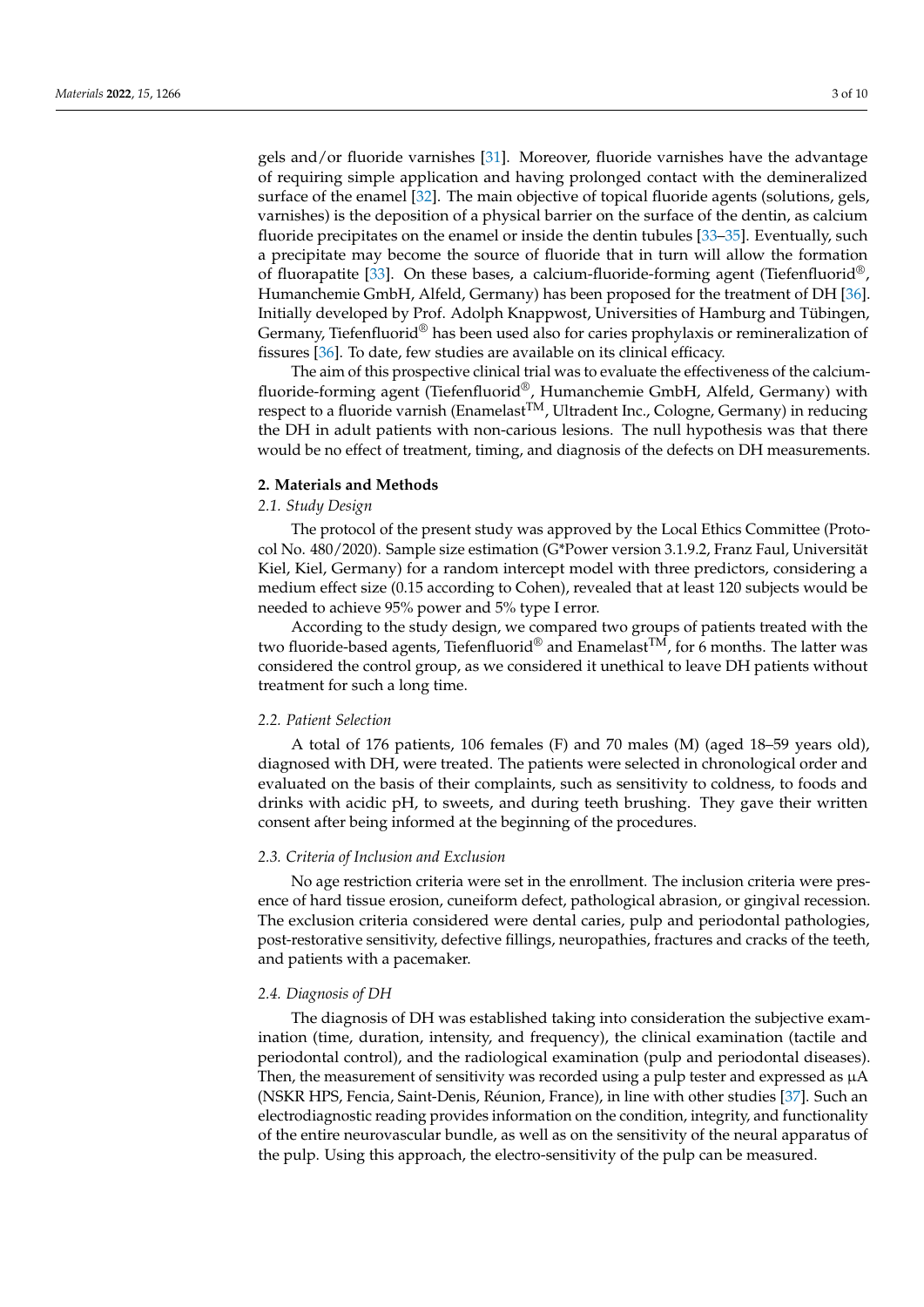# *2.5. Group Division and Fluoride-Based Agent Application 2.5. Group Division and Fluoride-Based Agent Application*

The patients were randomly allocated into the two groups, using a random number The patients were randomly allocated into the two groups, using a random number sequence. Each patient contributed two teeth randomly selected among those affected by DH to the study. The type of hard tissue erosion, cuneiform defect, pathological abrasion, or gingival recession, associated with DH, was determined, recorded, and stored for every or gingival recession, associated with DH, was determined, recorded, and stored for every included tooth. included tooth.

The selected teeth of each patient were treated with either Tiefenfluorid $^{\circledR}$  solution or Enamelast $^{TM}$  varnish (Ultradent Inc., Cologne, Germany), depending on their allocation to the treatment or control group, respectively, following the manufacturer's instructions.

The treatment group, which included 96 patients, was treated in three sessions with The treatment group, which included 96 patients, was treated in three sessions with Tiefenfluorid®, at time intervals of 7 days. The dental surfaces of this group were first cleaned with pumice and then isolated with a rubber dam. Tiefenfluorid®, which consisted of two distinct solutions, was applied as follows: the first solution was applied with a cotton pellet and left in situ for 60 s. Then, the second solution was applied (no rinsing cotton pellet and left in situ for 60 s. Then, the second solution was applied (no rinsing inin-between) with another cotton pellet and left in situ for  $5$  min (time necessary for its evaporation). The surface was rinsed with water only at the end of the procedure. At this point, the patient could eat immediately after the session, since there was no hardening time to respect. The mechanism of Tiefenfluorid $^{\circledR}$  activity on the surface of loose enamel is presented in Figure [1.](#page-3-0) sented in Figure 1.

<span id="page-3-0"></span>

**Figure 1.** Mechanism of action of the two Tiefenfluorid® solutions on loose enamel [36]. As depicted in the left figure, the application of the first solution allows the complex fluoride and copper ions to enter deeply into the interprismatic enamel. The right figure shows the homogeneous filling ring in the interprismatic enamel by the second solution application. occurring in the interprismatic enamel by the second solution application. Figure 1. Mechanism of action of the two Tiefenfluorid<sup>®</sup> solutions on loose enamel [\[36\]](#page-8-20). As depicted

The control group, which included 80 patients, was treated over seven sessions with a fluoride varnish, named Enamelast<sup>TM</sup> (Ultradent Inc., Cologne, Germany). In this group, the dental surfaces were also first cleaned with pumice and then isolated with a rubber dam. Subsequently, the fluoride varnish was applied using a bristle brush; the treatment was repeated every 7 days. Table [1](#page-3-1) provides details on the composition of the two fluoride-based agents used in the present study.

<span id="page-3-1"></span>**Table 1.** Characteristics of the two fluoride-based agents. **Table 1.** Characteristics of the two fluoride-based agents.

| <b>Material Description</b>              | Manufacturer                         | <b>Trade Name</b>          | <b>Chemical Composition (Ingredients)</b>                                                                                                                                                                                                                                                                                      |
|------------------------------------------|--------------------------------------|----------------------------|--------------------------------------------------------------------------------------------------------------------------------------------------------------------------------------------------------------------------------------------------------------------------------------------------------------------------------|
| Calcium-fluoride-<br>forming<br>solution | Humanchemie GmbH,<br>Alfeld, Germany | Tiefenfluorid <sup>®</sup> | 1st solution: magnesia fluoro silicate<br>$(F_{18}Mg_{16}Na_{10}O_{66}Si_{27})$ , copper (II)<br>fluoro-silicate ( $CuF6Si$ ), sodium fluoride<br>(NaF) as stabilizer, distilled water<br>2nd solution: calcium hydroxide<br>$(Ca(OH)2)$ —highly dispersed,<br>methylcellulose $(C_6H_7O_2(OH)x(OCH_3)y)$ ,<br>distilled water |
| Fluoride varnish                         | Ultradent Inc., Cologne,<br>Germany  | Enamelast <sup>TM</sup>    | flavored, xylitol-sweetened,<br>5% NaF (22,600 ppm $F^-$ ) resin                                                                                                                                                                                                                                                               |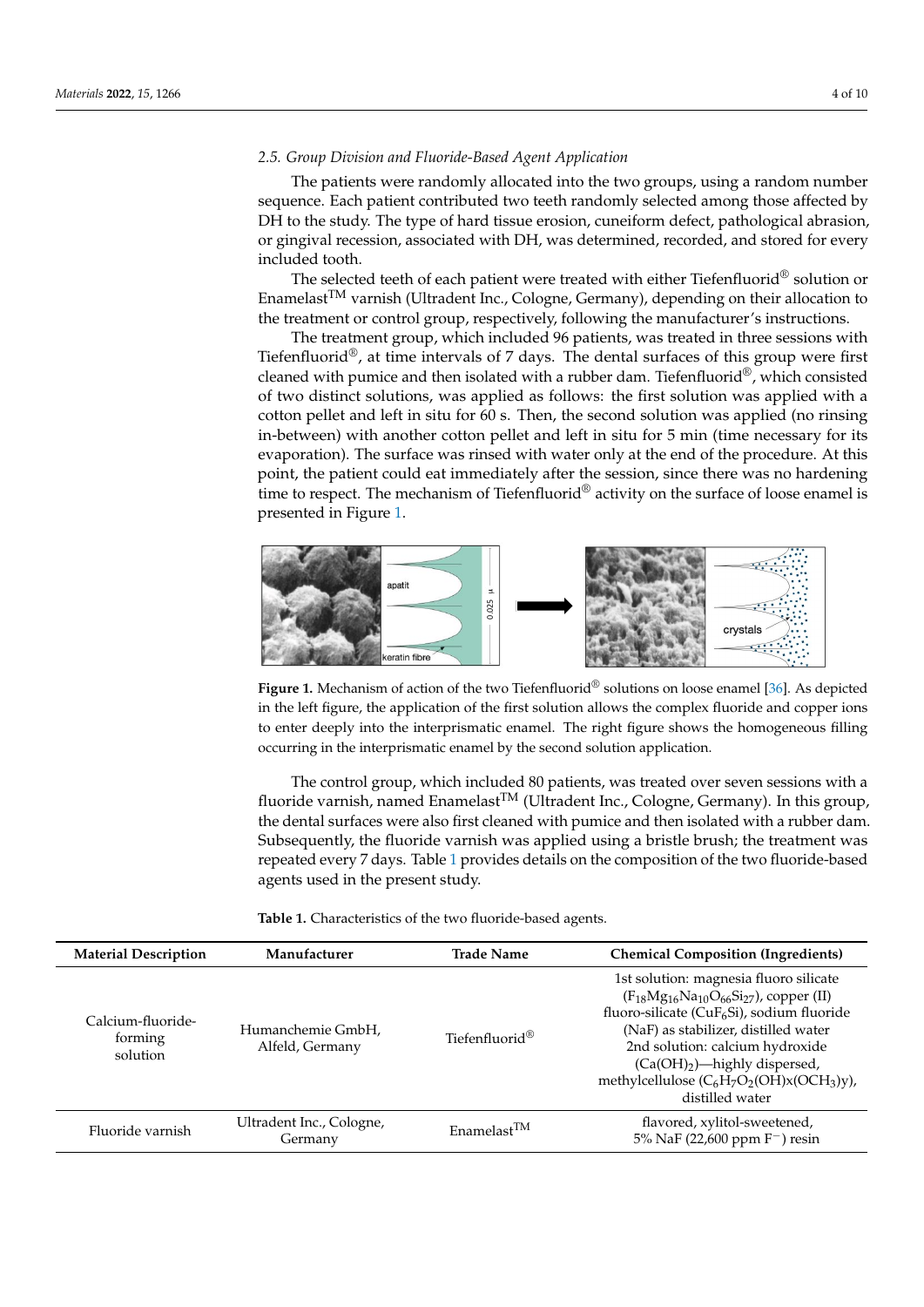## *2.6. Measurement of the DH Level*

After the treatments, all patients were observed at the following intervals: 7 days, 14 days, 1 month, 3 months, and 6 months. During each follow-up visit, the DH was measured and recorded using a pulp tester (NSKR HPS, Fencia, Saint-Denis, Réunion, France). The reliability of the electro-sensitivity measurements was evaluated by performing two repeated measurements at a 2-week interval in 59 patients; the random error was calculated using Dahlberg's formula.

## *2.7. Statistical Analysis*

The operator that performed the statistical analysis was blinded with regard to the treatment modalities. Descriptive statistics were computed for all the variables. A Pearson  $\chi^2$  test was used to compare the gender distribution and the defect diagnosis between the two groups. A random intercept/random slope model was used to evaluate the effect of treatment, time, and defect diagnosis on the measurements of DH. Type I error was set as *p* = 0.05 for all the tests. STATA software (version 14, StataCorp, College Station, TX, United States) was used to perform the analysis.

### **3. Results**

Gender distribution was similar between the two groups (Pearson  $\chi^2$  = 0.697, *p* = 0.404). Similarly, the distribution of the different tissue lesions underlying the hypersensitivity (hard tissue erosion, cuneiform defect, pathological abrasion, or gingival recession) was the same across the two groups (Pearson  $\chi^2$  $\chi^2$  = 1.043*, p* = 0.594). Table 2 shows the pulp tester measurements in terms of mean and standard deviation (SD) obtained in the treatment and control groups. Unlike the control group, the treatment group showed a relevant and time-related increase, with a ~4-fold augmentation at the 6-month follow-up. The objective measurement of DH with a pulp tester showed good reliability, since the Dahlberg formula revealed a random error of 0.05 µA.

| Time-Point       | <b>Treatment Group</b> |           | <b>Control Group</b> |           |  |
|------------------|------------------------|-----------|----------------------|-----------|--|
|                  | Mean                   | <b>SD</b> | Mean                 | <b>SD</b> |  |
| Before treatment | 1.75                   | 0.72      | 1.88                 | 0.63      |  |
| 7 days           | 3.17                   | 0.62      | 2.74                 | 0.63      |  |
| 14 days          | 4.36                   | 0.54      | 3.30                 | 0.67      |  |
| 1 month          | 5.4                    | 0.58      | 3.79                 | 0.73      |  |
| 3 months         | 6.31                   | 0.73      | 4.21                 | 0.81      |  |
| 6 months         | 7.25                   | 0.81      | 3.17                 | 0.50      |  |

<span id="page-4-0"></span>**Table 2.** Pulp tester measurements in the two groups.

The regression model was highly significant (Wald  $\chi^2$  = 57,878.45, *p* < 0.001), revealing that no effect of defect diagnosis was present, while there was a significant effect of the treatment in both groups, particularly evident over time (Table [3\)](#page-5-0).

In general, the treatment group showed a gradual and time-related improvement in the curve over time, compared to the control group, which showed a lower curve that tended to decrease at the 6-month follow-up (Figure [2,](#page-5-1) Table [4\)](#page-5-2).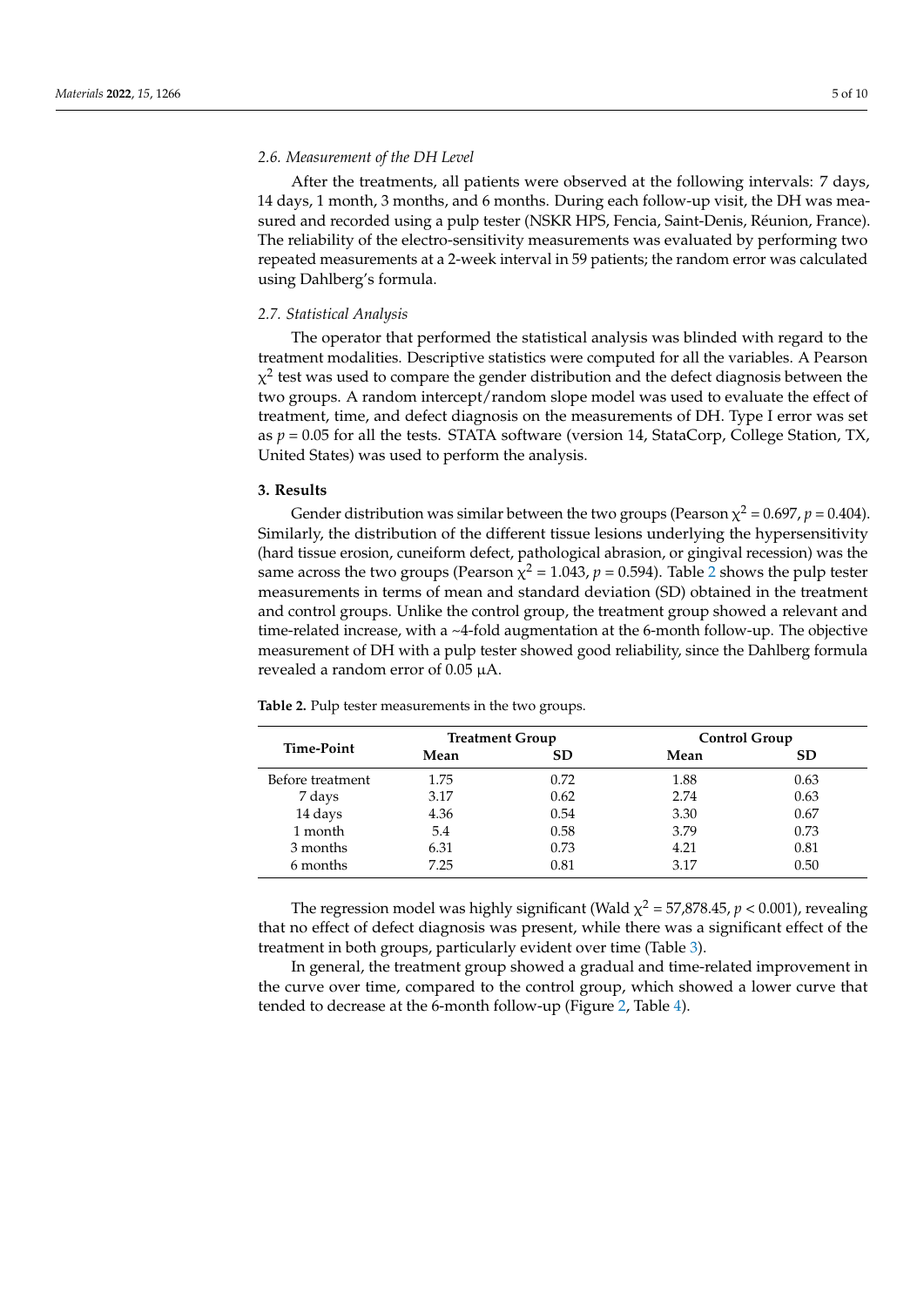| Variable                           | Coefficient | <b>Standard Error</b> | z           | p       | <b>Lower Bound</b> | 95% Confidence Interval<br><b>Upper Bound</b> |
|------------------------------------|-------------|-----------------------|-------------|---------|--------------------|-----------------------------------------------|
| Treatment                          | 0.81        | 0.17                  | $4.77**$    | < 0.001 | 0.48               | 1.15                                          |
| Enamelast* hard tissue erosion     | 0.18        | 0.13                  | 1.32        | 0.189   | $-0.09$            | 0.44                                          |
| Enamelast* cuneiform defect        | 0.17        | 0.14                  | 1.22        | 0.222   | $-0.11$            | 0.45                                          |
| Enamelast* pathological abrasion   | 0.11        | 0.15                  | 0.70        | 0.481   | $-0.19$            | 0.40                                          |
| Tiefenfluorid* gingival recession  | $-0.15$     | 0.13                  | $-1.21$     | 0.225   | $-0.40$            | 0.09                                          |
| Tiefenfluorid* hard tissue erosion | $-0.05$     | 0.12                  | $-0.40$     | 0.690   | $-0.29$            | 0.19                                          |
| Tiefenfluorid* cuneiform defect    | 0.06        | 0.13                  | 0.44        | 0.662   | $-0.20$            | 0.31                                          |
| Enamelast* 7 days                  | $-0.09$     | 0.03                  | $-2.72**$   | 0.007   | $-0.15$            | $-0.02$                                       |
| Enamelast* 14 days                 | $-0.47$     | 0.05                  | $-9.53**$   | < 0.001 | $-0.57$            | $-0.38$                                       |
| Enamelast <sup>*</sup> 1 month     | $-0.93$     | 0.07                  | $-13.33**$  | < 0.001 | $-1.06$            | $-0.79$                                       |
| Enamelast <sup>*</sup> 3 months    | $-1.45$     | 0.09                  | $-16.11**$  | < 0.001 | $-1.63$            | $-1.28$                                       |
| Enamelast <sup>*</sup> 6 months    | $-3.43$     | 0.11                  | $-30.84$ ** | < 0.001 | $-3.65$            | $-3.22$                                       |
| Tiefenfluorid* before treatment    | $-0.78$     | 0.10                  | $-8.12**$   | < 0.001 | $-1.00$            | $-0.60$                                       |
| Tiefenfluorid* 7 days              | $-0.30$     | 0.08                  | $-4.00**$   | < 0.001 | $-0.45$            | $-0.15$                                       |
| Tiefenfluorid* 14 days             | $-0.06$     | 0.06                  | $-1.08$     | 0.281   | $-0.17$            | 0.049                                         |
| Tiefenfluorid* 1 month             | 0.03        | 0.04                  | 0.90        | 0.367   | $-0.04$            | 0.10                                          |

<span id="page-5-0"></span>**Table 3.** Random intercept/random slope model of the effect of treatment, time, and defect diagnosis on the measured dentinal sensibility.

> \*\* Statistically significant at  $p < 0.01$ . Wald  $\chi^2 = 57,878.45$ ,  $p \le 0.001$ . Enamelast\* gingival recession, Tiefenfluorid\* cuneiform defect, Enamelast\* before treatment, Tiefenfluorid\* 3 months, and Tiefenfluorid\* 6 months were omitted because of collinearity.

<span id="page-5-1"></span>

Figure 2. Predictive margins with 95% confidence intervals of DH pulp tester measurements at ferent timepoints. different timepoints.

<span id="page-5-2"></span>

|  | Table 4. Wald test for predictive margins of DH measurements stratified by time. |
|--|----------------------------------------------------------------------------------|

| Variables                                    | Contrast | SЕ   | z       | p       | Lower Bound | 95% Confidence Intervals<br><b>Upper Bound</b> |
|----------------------------------------------|----------|------|---------|---------|-------------|------------------------------------------------|
| Tiefenfluorid vs. Enamelast before treatment | $-0.13$  | 0.07 | $-1.92$ | 0.055   | $-0.26$     | 0.00                                           |
| after 7 days                                 | $0.44**$ | 0.07 | 6.45    | < 0.001 | 0.31        | 0.57                                           |
| after 14 days                                | $1.07**$ | 0.07 | 15.39   | < 0.001 | 0.93        | 1.21                                           |
| after 1 month                                | $1.62**$ | 0.07 | 22.71   | < 0.001 | 1.48        | 1.76                                           |
| after 3 months                               | $2.11**$ | 0.07 | 28.86   | < 0.001 | 1.97        | 2.25                                           |
| after 6 months                               | $4.09**$ | 0.07 | 54.28   | < 0.001 | 3.94        | 4.24                                           |

\*\* Statistically significant at  $p < 0.01$ .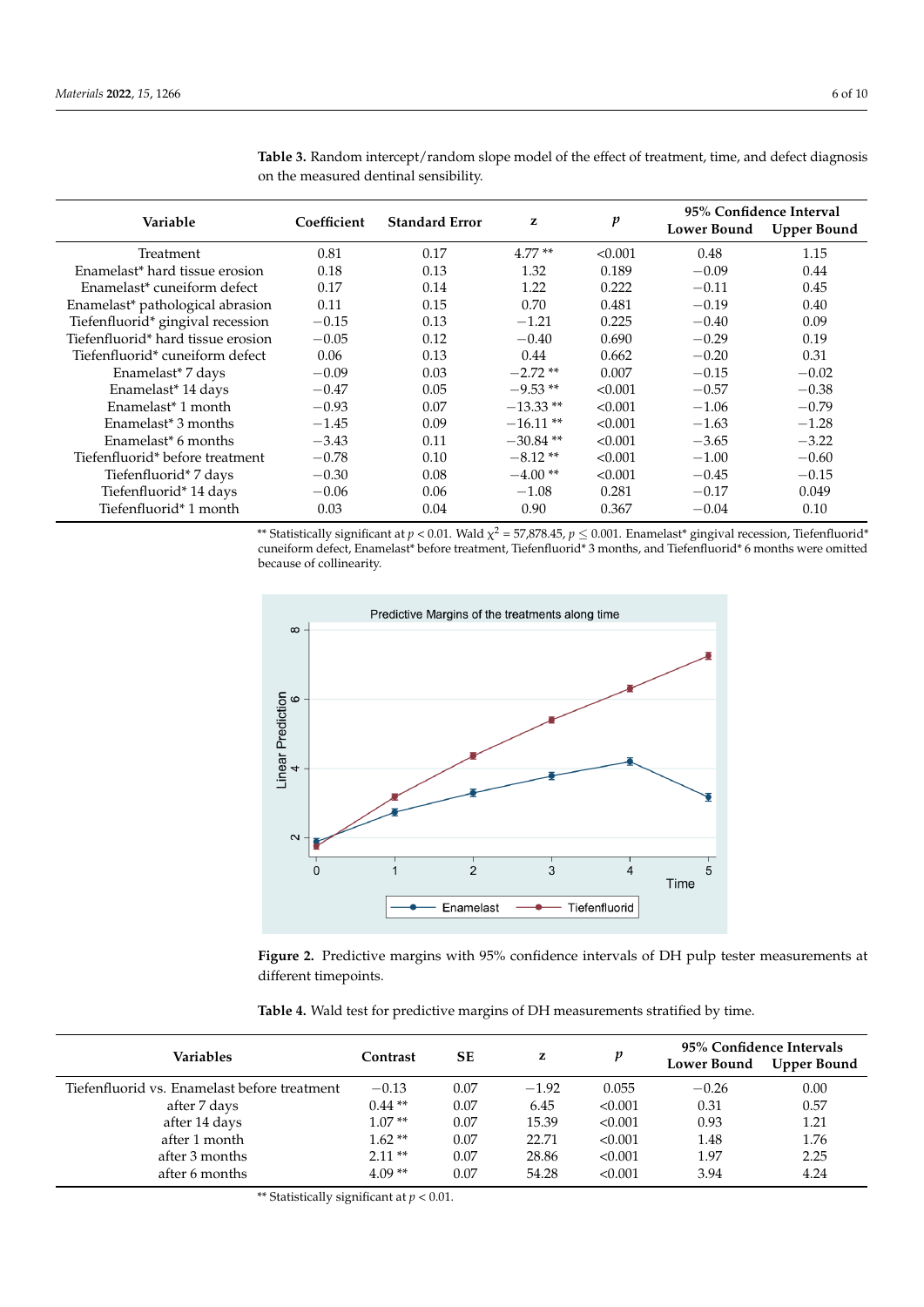# **4. Discussion**

The problem of DH has been a subject of discussion over the years. It occupies an important place in dental diseases, with its continuously increasing incidence [\[38](#page-8-22)[–40\]](#page-8-23). It has been established that the dentinal fluid can move inside the dentin tubules toward the inside of the pulp or the outside of dentin. In particular, the dentinal fluid flows away from the dentin pulp upon exposure to hypertonic chemical stimuli, evaporation, drying, and cooling [\[41\]](#page-8-24). Thus, the main manifestation of hyperesthesia is pain that occurs as a reaction to sourness, to coldness, to hotness, to sweetness, to air flow, or during chewing. DH is considered a true pain syndrome [\[42\]](#page-9-0).

The ideal desensitizing agent should not be irritable to the pulp; moreover, it should be relatively painless during application, easy to apply, and fast-acting, as well as likely have long-term or permanent effects [\[43](#page-9-1)[,44\]](#page-9-2). As described by Godoi, F.A., et al. [\[43\]](#page-9-1), different varnishes have a limited effect on the remineralization of the enamel surface, since, upon treatment, the surface micro-hardness values do not return to the physiological values. According to several authors, when using a high concentration of NaF (22,600 ppm F−), the varnishes allow a relevant remineralization of the most superficial layer of enamel, while minor effects occur on deeper layers [\[45–](#page-9-3)[47\]](#page-9-4).

In the present study, an electrometric technique was used to measure the desensitizing effectiveness of a calcium-fluoride-forming agent, Tiefenfluorid®, while Enamelast<sup>TM</sup> was included as a control treatment. Our data provide direct evidence of the higher efficacy of Tiefenfluorid<sup>®</sup> treatment in improving the overall condition of the DH patients with respect to the control group (treatment with Enamelast<sup>TM</sup>). In this respect, it is worth noting that the mechanism of Tiefenfluorid<sup>®</sup> action (Figure [1\)](#page-3-0) is complex; it involves the use of two different solutions, where the first one penetrates the enlarged interprismatic spaces of the enamel, while the second solution, consisting of  $Ca(OH)_2$ , reacts with fluorides in the interprismatic spaces of the enamel. The result is the formation of very small crystals of calcium fluoride (CaF<sub>2</sub>), magnesium fluoride (MgF<sub>2</sub>), copper hydroxyfluoride (CuOHF), and silicate gel  $[36]$ . Furthermore, a deep fluoridation occurs because the CaF<sub>2</sub> crystals are only 50 Å in size; because of this, they fit well into the dentinal tubules [\[36,](#page-8-20)[48,](#page-9-5)[49\]](#page-9-6). Moreover, in combination with very small  $MgF<sub>2</sub>$  crystals and fluoride crystals, an optimal concentration of fluoride ion can be achieved. Hence, it can be assumed that the high concentration of fluoride ions, together with calcium, phosphate, and hydroxyl ions present in the saliva, can allow a strong physiological remineralization. Likely, very small crystals  $(CaF<sub>2</sub>$  and  $MgF<sub>2</sub>$ ), embedded in the silica gel, remain for a long time in the depths of the dentinal tubules [\[36\]](#page-8-20).

It has been established that the reaction of fluoride present in varnishes with enamel depends on time. In particular, the concentration of soluble fluoride is relevant in the short term, while the dissolution of the insoluble fluoride, present in the varnish matrix, is critical at later timepoints [\[46\]](#page-9-7). Thus, in a short period of time, such as after a professional application, the concentration of soluble fluoride is responsible for the chemical formation of calcium-like fluoride reservoirs on the enamel; in contrast, the insoluble fluoride, included in the varnish formulation, plays a significant role in slowing down the abovementioned process [\[46\]](#page-9-7). Therefore, according to Godoi, F.A., et al. [\[43\]](#page-9-1), the concentrations of soluble and insoluble fluoride should allow the formation of calcium-like fluoride deposits; in that study, Enamelast<sup>TM</sup> was used at a higher fluoride concentration than other varnishes. In any case, after the application of the varnish fluoride, we should assume that the levels of fluoride in saliva vary, as also stated by different manufacturers, because of the variations of several parameters such as exposure time, fluoride retention, and/or fluoride clearance from the oral cavity [\[43\]](#page-9-1).

The control group, treated in our study with Enamelast<sup>TM</sup>, showed that the level of sensibility was normalized rapidly after the treatment and persisted up to 3 months later, while a condition of hypersensitivity was again observed at 6 months. The increase in electro-sensitivity, measured by the pulp tester, was in line with the clinical data, since such patients reported the resurgence of DH symptoms (data not shown). Indeed, the patients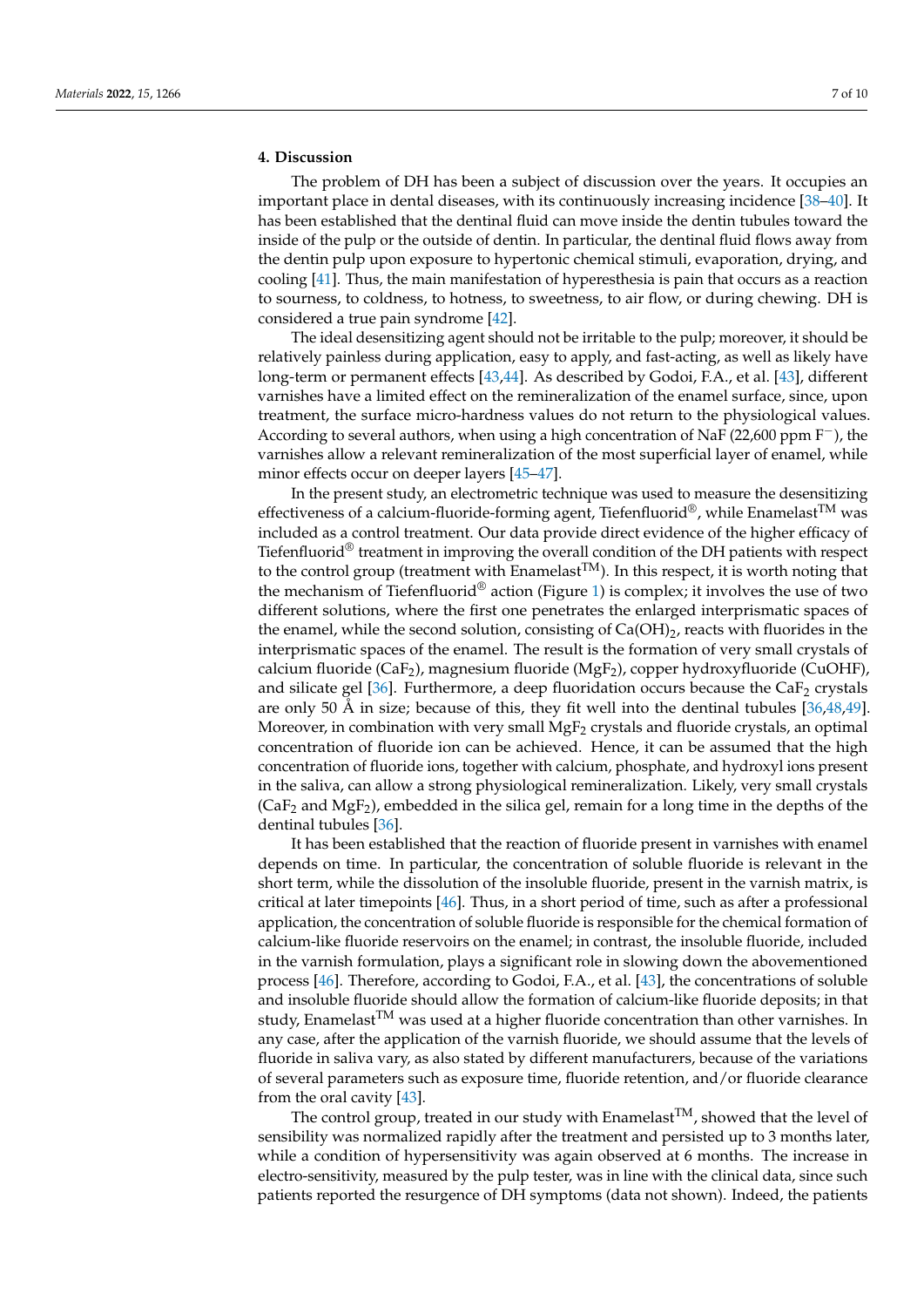subjectively affirmed the return of sensitivity, and the instrument objectively measured the augmented electro-sensitivity. Analysis of the dentin electro-sensitivity allowed us to conclude that, in all DH cases, the treatment with Tiefenfluorid $^{\circledR}$  returned the electrosensitivity parameters to normal levels immediately after remineralization treatment, thus significantly affecting hypersensitivity.

When comparing the two treatment modalities, it should also be underlined that Tiefenfluorid<sup>®</sup> requires a lower number of visits and applications than the Enamelast<sup>TM</sup> varnish (three vs. seven), thus resulting in a simplified procedure and likely higher patient compliance.

An apparent limitation of the present study is the absence of a negative control group (untreated patients). As mentioned above, this is because we considered it unethical to withhold any treatment from patients with DH for such a long observation time.

# **5. Conclusions**

The treatment with Tiefenfluorid<sup>®</sup> led to a greater reduction in DH than Enamelast<sup>TM</sup> varnish, in adult patients with non-carious lesions. Furthermore, Tiefenfluorid® provided long-lasting results that consistently improved at least up to 6 months (last follow-up timepoint), while the effect of the Enamelast<sup>TM</sup> varnish was less evident and started to decrease after 3 months.

**Author Contributions:** Conceptualization, E.Q. and A.M. (Aida Meto); methodology, E.T. and A.M. (Agron Meto); software, M.T. and F.M.; validation, Ç.T., D.H. and L.F.; formal analysis, M.T. and F.M.; investigation, E.T., A.O. and A.M. (Agron Meto); data curation, A.O. and G.K.; writing—original draft preparation, E.Q. and A.M. (Aida Meto); writing—review and editing, E.B. and M.T.; visualization, E.B., D.H. and L.F.; supervision, E.Q.; project administration, Ç.T. and G.K. All authors read and agreed to the published version of the manuscript.

**Funding:** This research received no external funding.

**Institutional Review Board Statement:** The study was conducted according to the guidelines of the Declaration of Helsinki and approved by the Ethics Committee of Aldent University, Faculty of Dental Sciences, Tirana, Albania (Protocol No. 480/2020 and date of approval: 4 February 2020).

**Informed Consent Statement:** Informed consent was obtained from all subjects involved in the study. Written informed consent was obtained from the patient(s) to publish this paper.

**Data Availability Statement:** The data presented in this study are available on request from the corresponding author.

**Conflicts of Interest:** The authors declare no conflict of interest.

### **References**

- <span id="page-7-0"></span>1. Favaro Zeola, L.; Soares, P.V.; Cunha-Cruz, J. Prevalence of dentin hypersensitivity: Systematic review and meta-analysis. *J. Dent.* **2019**, *81*, 1–6. [\[CrossRef\]](http://doi.org/10.1016/j.jdent.2018.12.015)
- <span id="page-7-1"></span>2. Holland, G.R.; Narhi, M.N.; Addy, M.; Gangarosa, L.; Orchardson, R. Guidelines for the design and conduct of clinical trials on dentine hypersensitivity. *J. Clin. Periodontol.* **1997**, *24*, 808–813. [\[CrossRef\]](http://doi.org/10.1111/j.1600-051X.1997.tb01194.x)
- <span id="page-7-2"></span>3. Gernhardt, C.R. How valid and applicable are current diagnostic criteria and assessment methods for dentin hypersensitivity? An overview. *Clin. Oral Investig.* **2013**, *17*, S31–S40. [\[CrossRef\]](http://doi.org/10.1007/s00784-012-0891-1)
- <span id="page-7-3"></span>4. Addy, M. Tooth brushing, tooth wear and dentine hypersensitivity—Are they associated? *Int. Dent. J.* **2005**, *55*, 261–267. [\[CrossRef\]](http://doi.org/10.1111/j.1875-595X.2005.tb00063.x)
- <span id="page-7-4"></span>5. Teixeira, D.N.R.; Zeola, L.F.; Machado, A.C.; Gomes, R.R.; Souza, P.G.; Mendes, D.C.; Soares, P.V. Relationship between noncarious cervical lesions, cervical dentin hypersensitivity, gingival recession, and associated risk factors: A cross-sectional study. *J. Dent.* **2018**, *76*, 93–97. [\[CrossRef\]](http://doi.org/10.1016/j.jdent.2018.06.017)
- 6. Peumans, M.; Politano, G.; Van Meerbeek, B. Treatment of noncarious cervical lesions: When, why, and how. *Int. J. Esthet. Dent.* **2020**, *15*, 16–42.
- <span id="page-7-5"></span>7. Wang, B. Cleaning, abrasion, and polishing effect of novel perlite toothpaste abrasive. *J. Clin. Dent.* **2013**, *24*, 88–93.
- <span id="page-7-6"></span>8. Warreth, A.; Abuhijleh, E.; Almaghribi, M.A.; Mahwal, G.; Ashawish, A. Tooth surface loss: A review of literature. *Saudi Dent. J.* **2020**, *32*, 53–60. [\[CrossRef\]](http://doi.org/10.1016/j.sdentj.2019.09.004)
- <span id="page-7-7"></span>9. Baker, P. Gingival Recession—Causes and Management. *Prim. Dent. J.* **2020**, *8*, 40–47. [\[CrossRef\]](http://doi.org/10.1308/205016820828463843)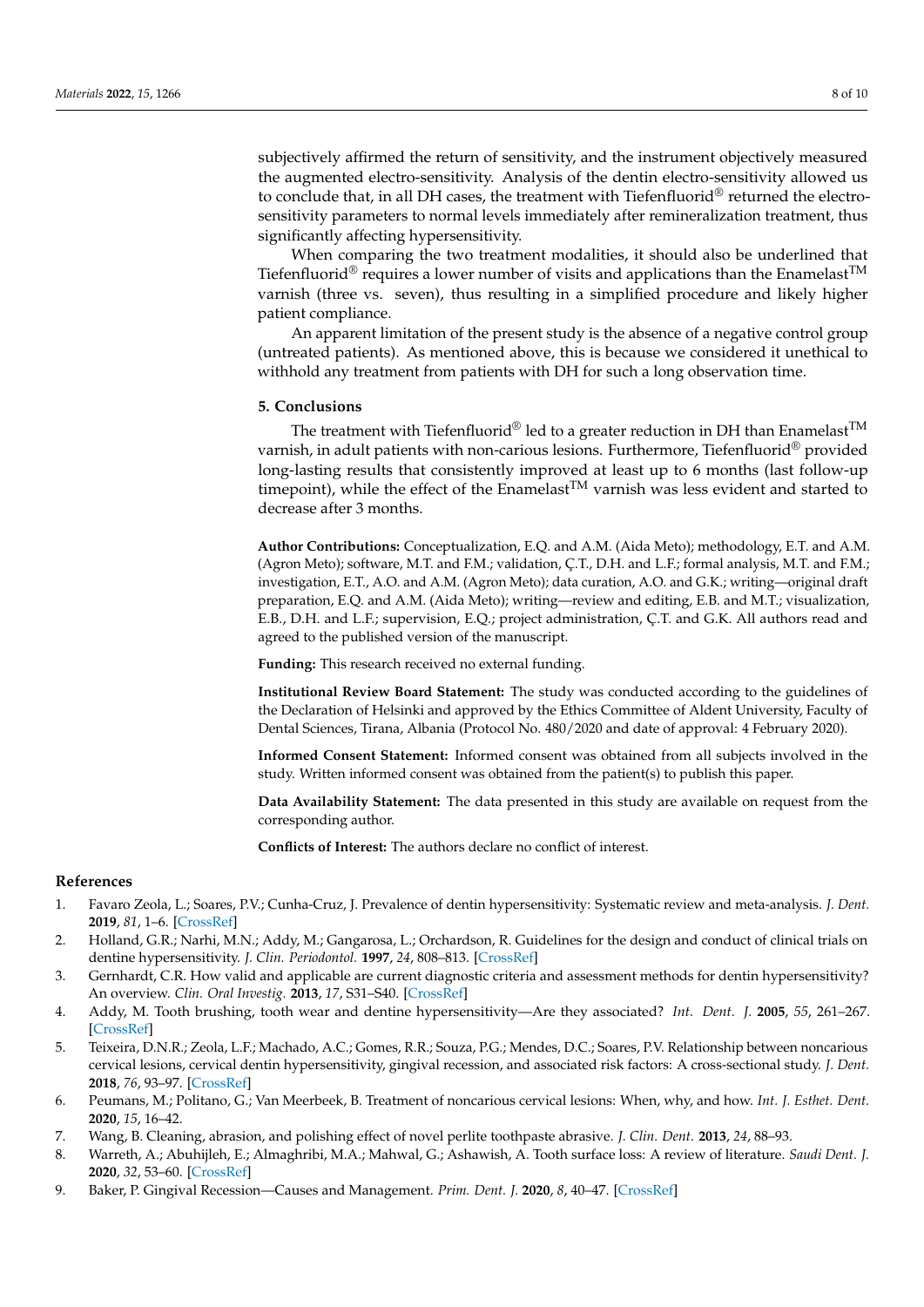- <span id="page-8-0"></span>10. Goh, L.; Er, J.; Pham, Y.; Abbott, P.V. An evaluation of the repeatability of electric pulp sensibility tests. *Aust. Endod. J.* **2021**. [\[CrossRef\]](http://doi.org/10.1111/aej.12552) [\[PubMed\]](http://www.ncbi.nlm.nih.gov/pubmed/34333842)
- <span id="page-8-1"></span>11. Rokaya, D.; Amornvit, P.; Skallevold, H.E.; Trinh, H.A.; Imran, E.; Al-Quraini, A.A.A.; Khurshid, Z. Materials for Teeth Bleaching. In *Biomaterials in Endodontics*; Woodhead Publishing: Sawston, UK, 2022; pp. 113–130. ISBN 9780128217467. [\[CrossRef\]](http://doi.org/10.1016/B978-0-12-821746-7.00009-7)
- <span id="page-8-2"></span>12. Irwin, C.R.; McCusker, P. Prevalence of dentine hypersensitivity in a general dental population. *J. Ir. Dent. Assoc.* **1997**, *43*, 7–9.
- 13. Gillam, D.G.; Orchardson, R. Advances in the treatment of root dentine sensitivity: Mechanisms and treatment principles. *Endod. Top.* **2006**, *13*, 13–33. [\[CrossRef\]](http://doi.org/10.1111/j.1601-1546.2006.00209.x)
- <span id="page-8-3"></span>14. Smith, W.A.; Marchan, S.; Rafeek, R.N. The prevalence and severity of non-carious cervical lesions in a group of patients attending a university hospital in Trinidad. *J. Oral Rehabil.* **2008**, *35*, 128–134. [\[CrossRef\]](http://doi.org/10.1111/j.1365-2842.2007.01763.x)
- <span id="page-8-4"></span>15. Tammaro, S.; Wennström, J.L.; Bergenholtz, G. Root-dentin sensitivity following non-surgical periodontal treatment. *J. Clin. Periodontol.* **2000**, *27*, 690–697. [\[CrossRef\]](http://doi.org/10.1034/j.1600-051x.2000.027009690.x)
- <span id="page-8-5"></span>16. Gillam, D.G.; Seo, H.S.; Bulman, J.S.; Newman, H.N. Perceptions of dentine hypersensitivity in a general practice population. *J. Oral Rehabil.* **1999**, *26*, 710–714. [\[CrossRef\]](http://doi.org/10.1046/j.1365-2842.1999.00436.x)
- <span id="page-8-7"></span>17. Porto, I.C.; Andrade, A.K.; Montes, M.A. Diagnosis and treatment of dentinal hypersensitivity. *J. Oral Sci.* **2009**, *51*, 323–332. [\[CrossRef\]](http://doi.org/10.2334/josnusd.51.323)
- 18. Miglani, S.; Aggarwal, V.; Ahuja, B. Dentin hypersensitivity: Recent trends in management. *J. Conserv. Dent.* **2010**, *13*, 218–224. [\[CrossRef\]](http://doi.org/10.4103/0972-0707.73385)
- <span id="page-8-8"></span>19. Aranha, A.C.; Pimenta, L.A.; Marchi, G.M. Clinical evaluation of desensitizing treatments for cervical dentin hypersensitivity. *Braz. Oral Res.* **2009**, *23*, 333–339. [\[CrossRef\]](http://doi.org/10.1590/S1806-83242009000300018)
- 20. Chu, C.H.; Lo, E.C.M. Dentin hypersensitivity: A review. *Hong Kong Dent. J.* **2010**, *7*, 15–22.
- <span id="page-8-6"></span>21. Cummins, D. Recent advances in dentin hypersensitivity: Clinically proven treatments for instant and lasting sensitivity relief. *Am. J. Dent.* **2010**, *23*, 3A–13A.
- <span id="page-8-9"></span>22. Brannström, M.; Aström, A. A study on the mechanism of pain elicited from the dentin. *J. Dent. Res.* **1964**, *43*, 619–625. [\[CrossRef\]](http://doi.org/10.1177/00220345640430041601)
- <span id="page-8-10"></span>23. Drisko, C.H. Dentine hypersensitivity—Dental hygiene and periodontal considerations. *Int. Dent. J.* **2002**, *52*, 385–393. [\[CrossRef\]](http://doi.org/10.1002/j.1875-595X.2002.tb00938.x)
- <span id="page-8-11"></span>24. Fiorillo, L.; Cervino, G.; Herford, A.S.; Laino, L.; Cicciù, M. Stannous Fluoride Effects on Enamel: A Systematic Review. *Biomimetics* **2020**, *5*, 41. [\[CrossRef\]](http://doi.org/10.3390/biomimetics5030041)
- 25. Meto, A.; Colombari, B.; Odorici, A.; Giva, L.B.; Pericolini, E.; Regina, A.L.; Blasi, E. Antibacterial Effects of MicroRepair®BIOMA-Based Toothpaste and Chewing Gum on Orthodontic Elastics Contaminated In Vitro with Saliva from Healthy Donors: A Pilot Study. *Appl. Sci.* **2020**, *10*, 6721. [\[CrossRef\]](http://doi.org/10.3390/app10196721)
- 26. Gandolfi, M.G.; Silvia, F.H.P.D.; Gasparotto, G.; Carlo, P. Calcium silicate coating derived from Portland cement as treatment for hypersensitive dentine. *J. Dent.* **2008**, *36*, 565–578. [\[CrossRef\]](http://doi.org/10.1016/j.jdent.2008.03.012)
- <span id="page-8-12"></span>27. Dhillon, S.N.; Deshpande, A.N.; Macwan, C.; Patel, K.S.; Shah, Y.S.; Jain, A.A. Comparative Evaluation of Microhardness and Enamel Solubility of Treated Surface Enamel with Resin Infiltrant, Fluoride Varnish, and Casein Phosphopeptide-amorphous Calcium Phosphate: An In Vitro Study. *Int. J. Clin. Pediatr. Dent.* **2020**, *13*, S14–S25. [\[CrossRef\]](http://doi.org/10.5005/jp-journals-10005-1833)
- <span id="page-8-13"></span>28. Shiau, H. Dentin hypersensitivity. *J. Evid. Based Dent. Pract.* **2012**, *12*, 220–228. [\[CrossRef\]](http://doi.org/10.1016/S1532-3382(12)70043-X)
- <span id="page-8-14"></span>29. Tirapelli, C.; Panzeri, H.; Lara, E.H.; Soares, R.G.; Peitl, O.; Zanotto, E.D. The effect of a novel crystallised bioactive glass-ceramic powder on dentine hypersensitivity: A long-term clinical study. *J. Oral Rehabil.* **2011**, *38*, 253–262. [\[CrossRef\]](http://doi.org/10.1111/j.1365-2842.2010.02157.x)
- <span id="page-8-15"></span>30. Skallevold, H.E.; Rokaya, D.; Khurshid, Z.; Zafar, M.S. Bioactive Glass Applications in Dentistry. *Int. J. Mol. Sci.* **2019**, *20*, 5960. [\[CrossRef\]](http://doi.org/10.3390/ijms20235960)
- <span id="page-8-16"></span>31. Tellez, M.; Gomez, J.; Kaur, S.; Pretty, I.A.; Ellwood, R.; Ismail, A.I. Non-surgical management methods of noncavitated carious lesions. *Community Dent. Oral Epidemiol.* **2013**, *41*, 79–96. [\[CrossRef\]](http://doi.org/10.1111/cdoe.12028)
- <span id="page-8-17"></span>32. Shahmoradi, M.; Hunter, N.; Swain, M. Efficacy of fluoride varnishes with added calcium phosphate in the protection of the structural and mechanical properties of enamel. *Biomed. Res. Int.* **2017**, *2017*, 7834905. [\[CrossRef\]](http://doi.org/10.1155/2017/7834905)
- <span id="page-8-18"></span>33. Ogard, B.; Seppä, L.; Rølla, G. Professional topical fluoride applications—Clinical efficacy and mechanism of action. *Adv. Dent. Res.* **1994**, *8*, 190–201. [\[CrossRef\]](http://doi.org/10.1177/08959374940080021001)
- 34. Chersoni, S.; Bertacci, A.; Pashley, D.H.; Tay, F.R.; Montebugnoli, L.; Prati, C. In vivo effects of fluoride on enamel permeability. *Clin. Oral Investig.* **2011**, *15*, 443–449. [\[CrossRef\]](http://doi.org/10.1007/s00784-010-0406-x)
- <span id="page-8-19"></span>35. Petersson, L.G. The role of fluoride in the preventive management of dentin hypersensitivity and root caries. *Clin. Oral Investig.* **2013**, *17*, 63–71. [\[CrossRef\]](http://doi.org/10.1007/s00784-012-0916-9)
- <span id="page-8-20"></span>36. Knappwost, A. Mineralische Schmelzversiegelung zur Kariesprophylaxe, ihre Grundlagen und Möglichkeiten. *Dtsch. Zahnärztliche Ztg.* **1978**, *33*, 192–195.
- <span id="page-8-21"></span>37. Kanzow, P.; Wegehaupt, F.J.; Attin, T.; Wiegand, A. Etiology and pathogenesis of dental erosion. *Quintessence Int.* **2016**, *47*, 275–278. [\[CrossRef\]](http://doi.org/10.3290/j.qi.a35625)
- <span id="page-8-22"></span>38. Addy, M. Dentine hypersensitivity: New perspectives on an old problem. *Int. Dent. J.* **2002**, *52*, 367–375. [\[CrossRef\]](http://doi.org/10.1002/j.1875-595X.2002.tb00936.x)
- 39. Canadian Advisory Board on dentin hypersensitivity. Consensus-based recommendations for the diagnosis and management of dentin hypersensitivity. *J. Can. Dent. Assoc.* **2003**, *69*, 221–226.
- <span id="page-8-23"></span>40. Toledano-Osorio, M.; Osorio, E.; Aguilera, F.S.; Luis Medina-Castillo, A.; Toledano, M.; Osorio, R. Improved reactive nanoparticles to treat dentin hypersensitivity. *Acta Biomater.* **2018**, *72*, 371–380. [\[CrossRef\]](http://doi.org/10.1016/j.actbio.2018.03.033)
- <span id="page-8-24"></span>41. Rees, J.S.; Addy, M. A cross-sectional study of dentine hypersensitivity. *J. Clin. Periodontol.* **2002**, *29*, 997–1003. [\[CrossRef\]](http://doi.org/10.1034/j.1600-051X.2002.291104.x)